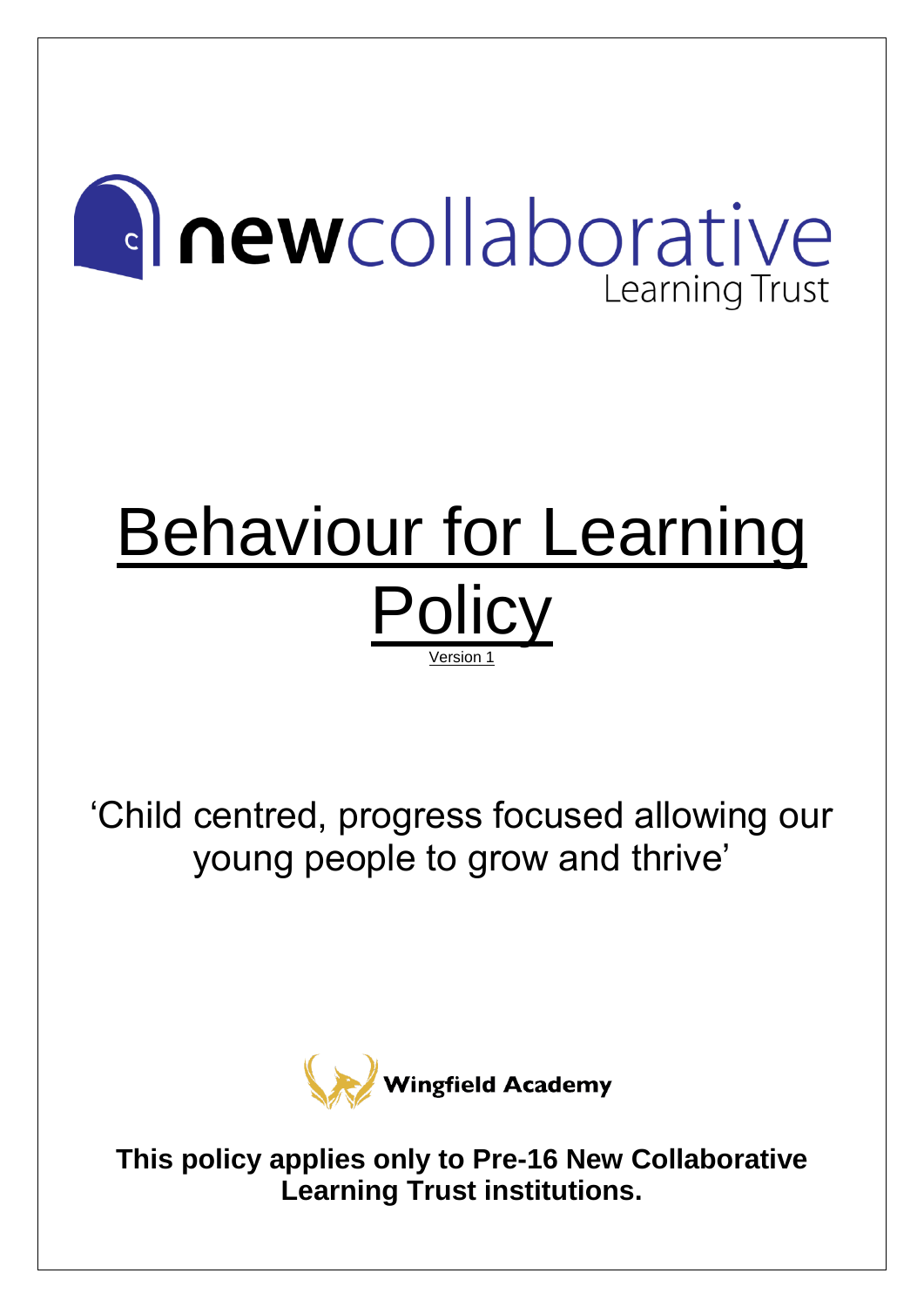#### **CONTENTS PAGE**

| Paragraph<br><b>Number</b> | Heading                                                    |    |  |  |
|----------------------------|------------------------------------------------------------|----|--|--|
| 1.0                        | Introduction                                               | 3  |  |  |
| 2.0                        | <b>Students Values</b>                                     | 3  |  |  |
| 3.0                        | <b>Academy Uniform Expectations</b>                        | 4  |  |  |
| 4.0                        | <b>Student Behaviour during Unstructured Time</b>          | 5  |  |  |
| 5.0                        | <b>Corridor Expectations</b>                               | 5  |  |  |
| 6.0                        | Attend, be punctual and equipped                           | 6  |  |  |
| 7.0                        | <b>Recognition and Reward</b>                              | 6  |  |  |
| 8.0                        | Consequence System in Learning                             | 7  |  |  |
| Appendix 1                 | Consequence system framework                               | 12 |  |  |
| Appendix 2                 | Supplementary guidance to aid the implementation of policy | 14 |  |  |
| Appendix 3                 | Covid-19                                                   | 16 |  |  |
| Appendix 4                 | Department for Education (DFE) References                  | 17 |  |  |
| Appendix 5                 | <b>Academy Contract of Expectations</b>                    | 18 |  |  |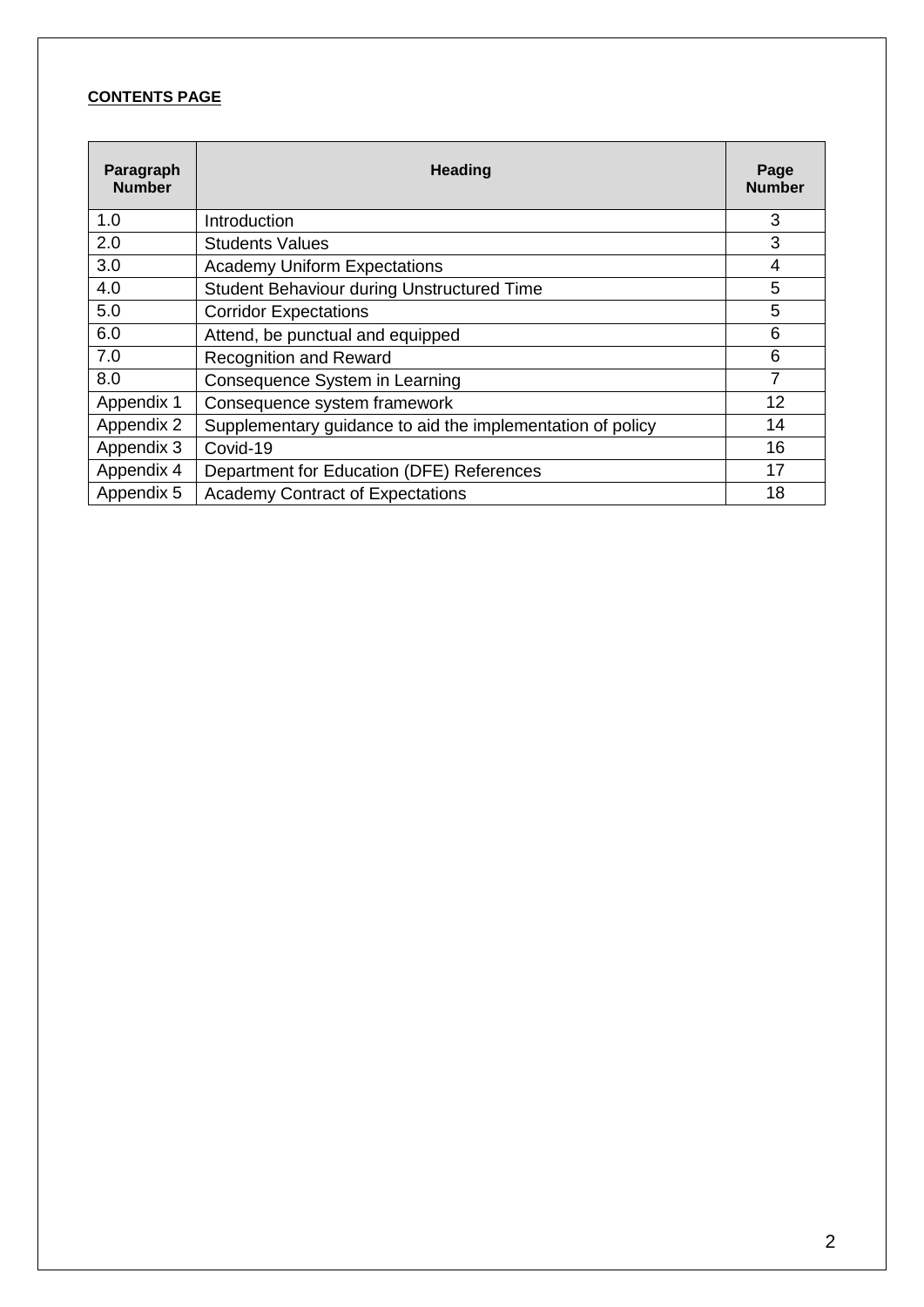#### **1.0 Introduction**

- 1.1 In everything we do we remain 'child centred, progress focused' which enables all our young people to grow and thrive.
- 1.2 We believe that in order for our young people to grow and thrive successfully they must develop self-discipline and be given autonomy to make the right choices within a clear framework of high expectations that are driven by our student values of **respect, responsibility** and **resilience**.

# **2.0 Student Values**

- 2.1 These values are embedded within our daily practice and routines. From the first day at the academy, students are expected to adopt and develop these values in everything they do.
- 2.1.1 Respectful
	- Be polite and well mannered
	- Be Kind and considerate
	- Listen to others without interruption
	- Respond quickly and positively
	- Keep vourself and other safe
- 2.1.1 Responsible
	- Look smart (Adhere to our Academy uniform expectations)
	- Accept responsibility for the choices you make
	- Take pride in your work and the environment
	- Be independent, conscientious learners
	- Attend, be punctual and equipped
- 2.1.1 Resilient
	- Approach learning with a positive 'can do' attitude
	- Persevere when learning is challenging
	- Absorb yourself in learning
	- Accept that failure is necessary for success
	- Work hard
- 2.2 We have high expectations of our students and will not compromise or accept excuses. We will however, always listen and support the individual needs of every student in a 'child centred, progress focused' way. Although, meeting our expectations for some students maybe challenging, we do expect all students, without exception to live by our values 100% of the time. This includes when students are:
	- In learning
	- Out of class during unstructured time (Corridor movement, break and lunchtime)
	- Taking part in any Academy-organised or Academy-related activity.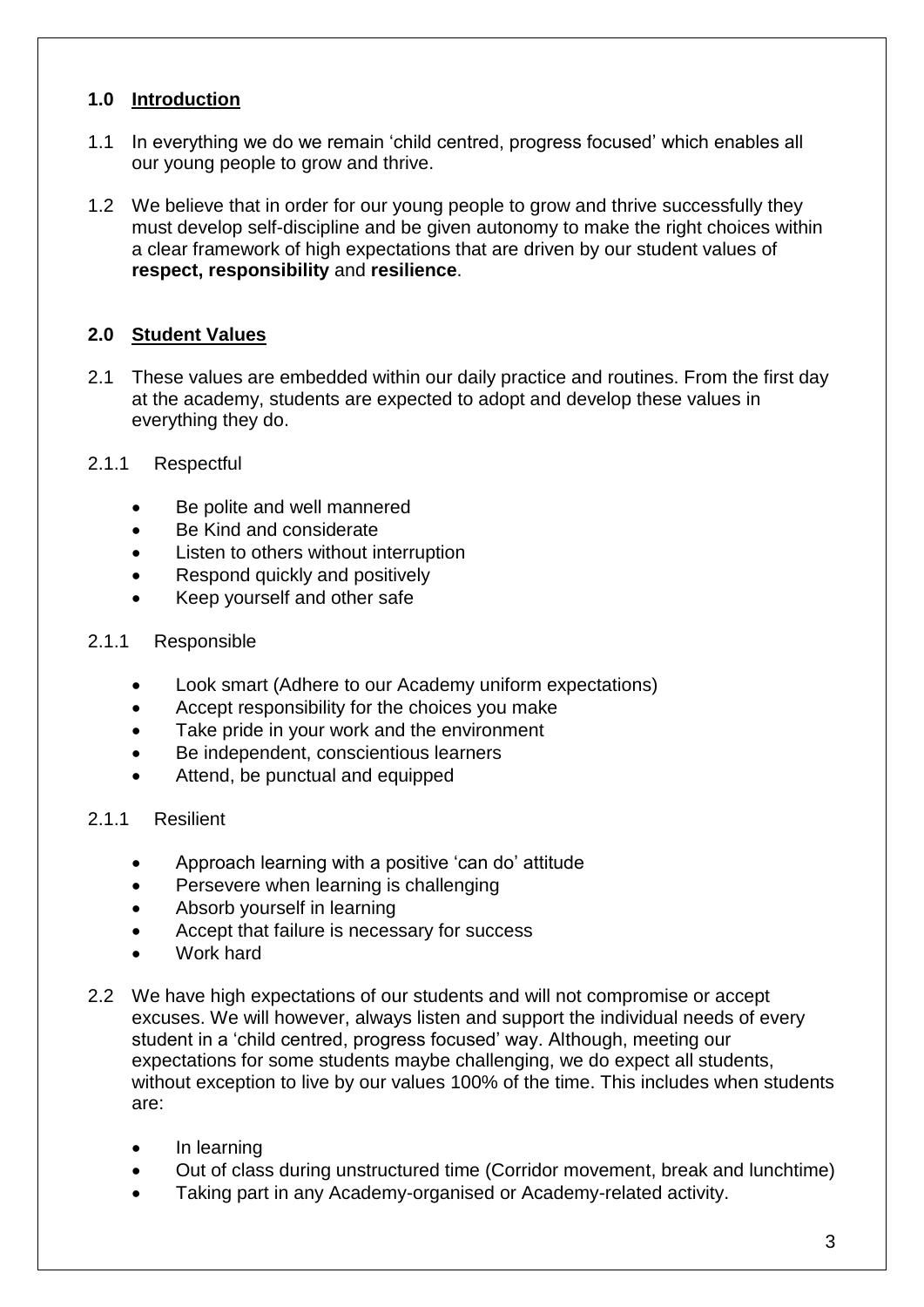- Travelling to and from the Academy.
- Whilst wearing Academy uniform in public.
- In some other way identifiable as a student at the Academy.
- 2.3 If they do this, their hard work will be recognised. However, the Academy will not hesitate to challenge, correct and sanction individual students who do not meet the expectations. After all, our priority is the learning, progress and wellbeing of all our students and no one individual should be allowed to jeopardise that for others without consequence.
- 2.4 This policy is supported by regular staff CPD and twice weekly staff practice sessions focusing on: core routines and developing appropriate strategies for managing behaviour; bespoke teaching and learning strategies and how to ensure the highest quality of provision for all students including those with special educational needs and disabilities.

#### **3.0 Academy Uniform Expectations**

- 3.1 At Wingfield Academy we will uphold the highest standards of uniform. To 'look smart' is the first steps towards demonstrating the Wingfield Values.
- 3.2 Students are expected to wear the following items of compulsory uniform:
	- White shirt/blouse tucked in and top button fastened
	- Academy tie
	- Academy lanyard
	- Plain black tailored trousers, with no ankles showing
	- Wingfield Jumper/Cardigan with logo (During half term 6 this is not compulsory)
	- Formal plain black, flat shoes with a solid base/bottom
	- Plain black, full length socks must be worn
- 3.3 The only items of jewellery permitted to be worn are one pair of small stud earrings that are no bigger than a 5p coin, one signet ring and a watch.
- 3.4 Items that should not be worn:

The following items are not considered appropriate uniform and should therefore not be worn. This list is not exhaustive.

- Leggings/trousers of a tight or skinny fitting style. Trousers that show a student's ankle
- Trainers, sandals, flip flops, plimsolls, ballet style shoes, high heeled shoes or boots
- Skirts
- Bandanas of any colour
- Headbands that are not plain black
- Shoe laces other than black.
- Hoodies
- Hats
- Coats and outdoor clothing in the Academy building
- Jumpers/Cardigan/ hoodies with designer logo or non-Wingfield motifs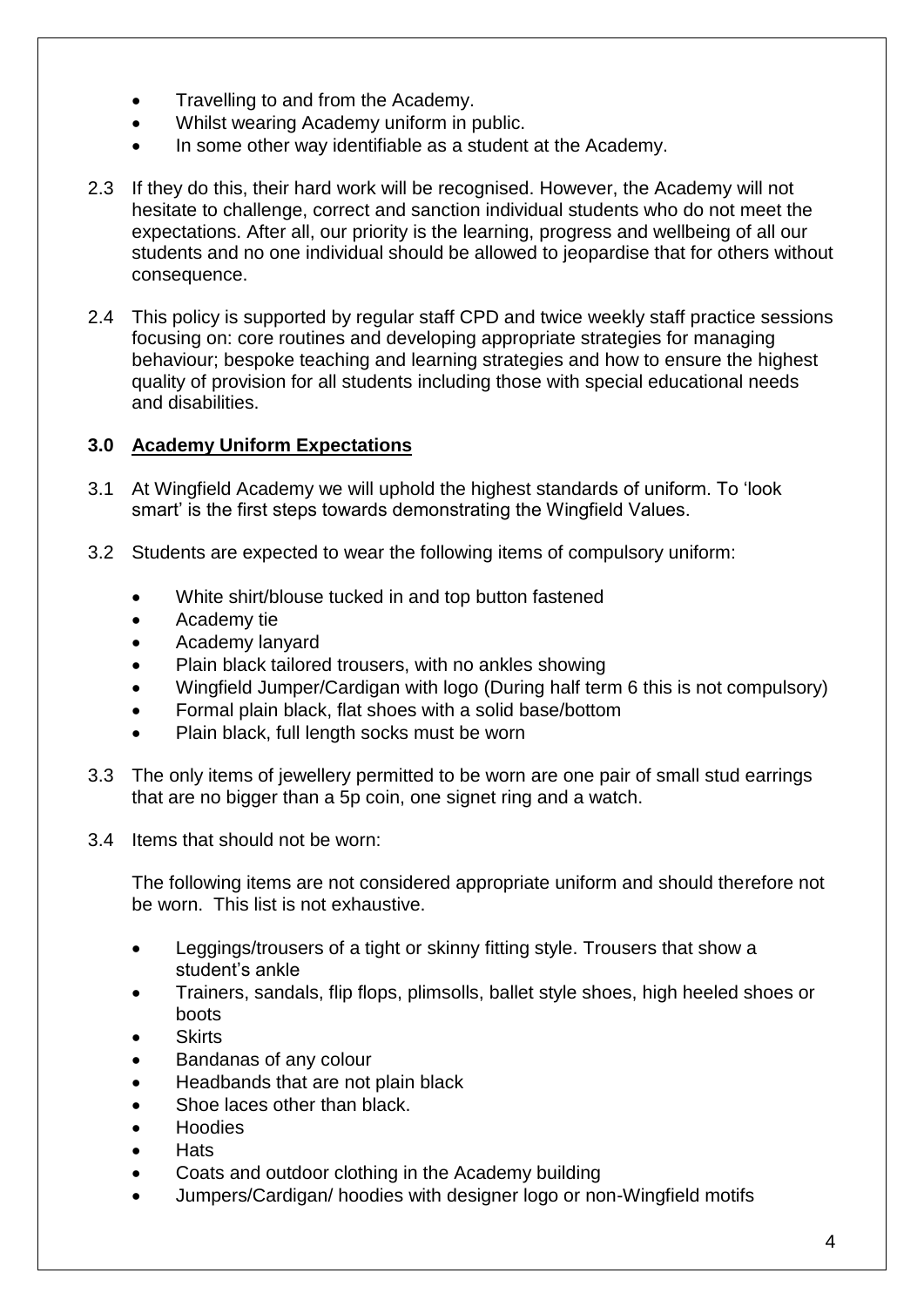- Body, facial or tongue piercings including plastic retainers
- Ankle/trainer socks/ coloured socks

# 3.5 Makeup

Y7 and Y8 students are not permitted to wear make-up, for students in Y9, Y10 and Y11 make-up must be minimal and discreet (looking entirely natural). Eye shadow, false lashes, heavy mascara, heavy eye brows and brightly coloured lipstick would not be acceptable for any student. Excessive make-up will have to be removed. False nails, such as acrylic/gel, and any coloured nail varnish are not regarded as acceptable. Brightly coloured dyed hair which is not natural looking, hair that has patterns shaved into it or other types of extreme hairstyles will not be accepted.

# 3.6 Mobile Phones

The Academy does not permit the use of mobile phones or earphones whilst on the Academy site unless directed by staff in learning. Students seen with a mobile phone or wearing earphones will have such items confiscated. Following 3 occasions when items are confiscated, parents will be notified and asked to collect on a students' behalf.

# 3.7 Supporting the Uniform Policy

As a parent you are encouraged to contact the Academy before buying/sending your child to the Academy with anything you feel may be deemed unacceptable due to the expectations stated above.

Students in breach of the Academy uniform expectations will have items confiscated and placed in the Academy safe. Students will be able to collect the items at the end of the week from the Academy's reception from 2.45pm. Where items of non-Academy uniform cannot be removed/confiscated, parents will be contacted in order to rectify. Where this is not possible students will be placed in the consequence room until resolved.

# **4.0 Student Behaviour during Unstructured Time**

4.1 Students at Wingfield Academy are expected to demonstrate the highest standards of behaviour at all times, this includes when they move around the building and during break and lunch time. Students should always conduct themselves in a responsible and respectful way that maintains a safe and secure environment.

# **5.0 Corridor Expectations**

- Always walk on the left
- Avoid socialising and moving in large groups
- Avoid physical contact and respect other people's space
- Speak in a quiet voice, and use appropriate language
- Follow the instructions and requests of adults at all times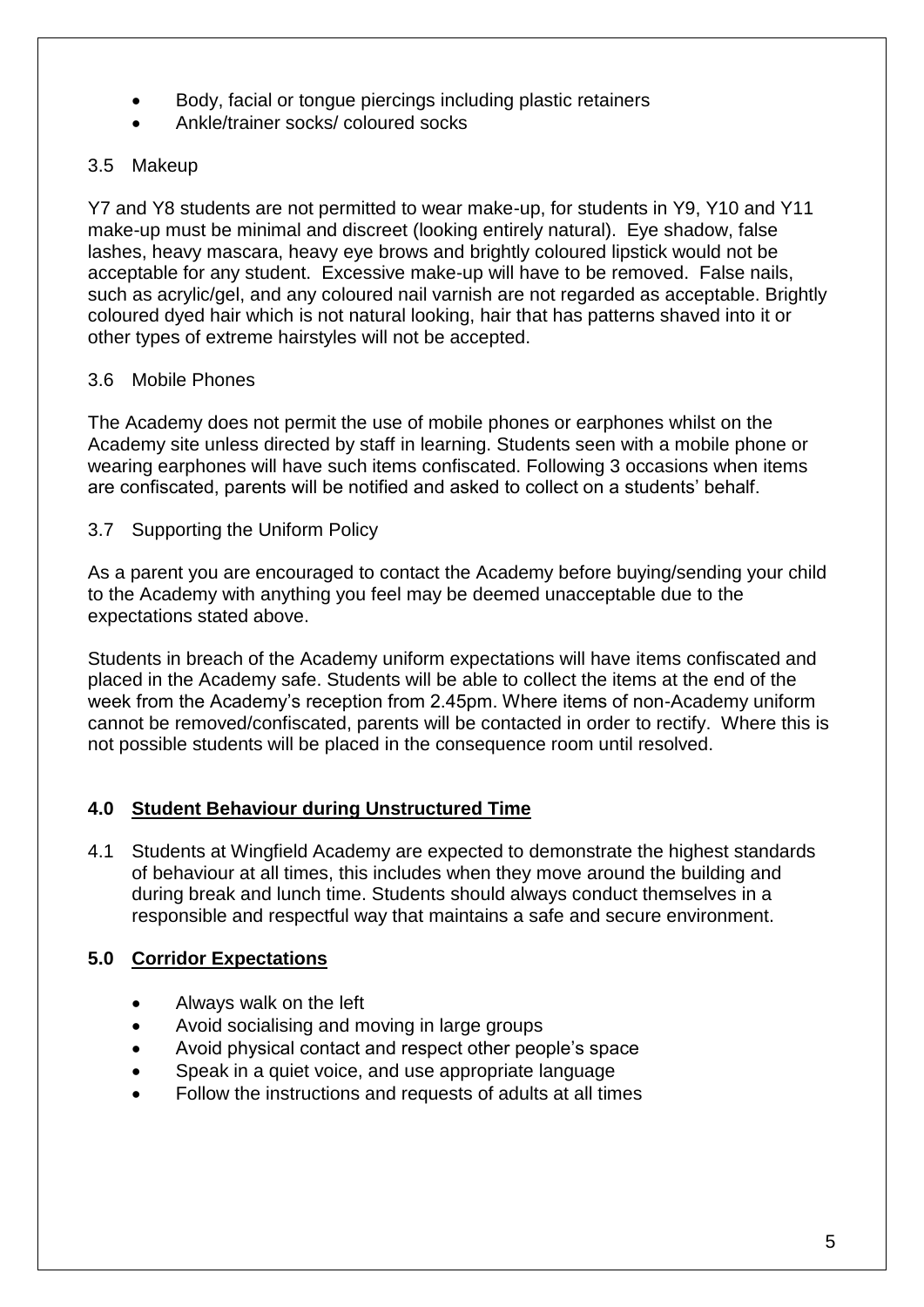#### **6.0 Attend, Be Punctual and Equipped**

- 6.1 Punctuality is a core life skill. Something we value a great deal at Wingfield Academy. When students are not punctual vital information is missed and will be detrimental to progress. Learning is disrupted when students arrive late and therefore affecting others too.
- 6.2 Lateness to school:

Students should be in school by 8:25am as the gate will be locked shortly after. Students must be in learning by 8:30 am. Any student arriving after the gates are closed at 8:25am will need to enter via the attendance office and a detention will be set for after school on the following day with a text/MCAS message sent to confirm this. For regular lateness parental contact will be made and where necessary meetings arranged. For further information, please see the Academy Attendance Policy.

6.3 Lateness to lessons:

All students are expected to take the shortest route possible in order to attend learning on time. Where a student is late for learning, a 30 minute after school detention (2:45pm - 3:15pm) will be set for the following day, unless there is already a pre-planned detention, in which case a 60 minute after school detention will apply (2:45pm - 3:45pm).

Failure to attend the detention will result in a further sanction being issued.

6.4 Being Equipped

We expect every student to arrive every day to the Academy fully equipped. This means they must have:

- 1 bag/ ruck sack large enough to carry at least 5 A4 exercise books and a PE kit
- 2 Black pens
- 2 Green pens
- **Pencil**
- Ruler
- **Eraser**
- Whiteboard pen
- Calculator (Casio fx-85GT X classwiz)
- Year 7/8: Day book (Reading book of their choice)

#### **7.0 Recognition and Reward**

- 7.1 At Wingfield we encourage and celebrate the success of all its students in all areas of school life, and to ensure that personal commitment and achievement is acknowledged, rewarded and recorded. We acknowledge the importance of praise and reward and seek to promote and reinforce our student values of:
	- Respect
	- **Responsibility**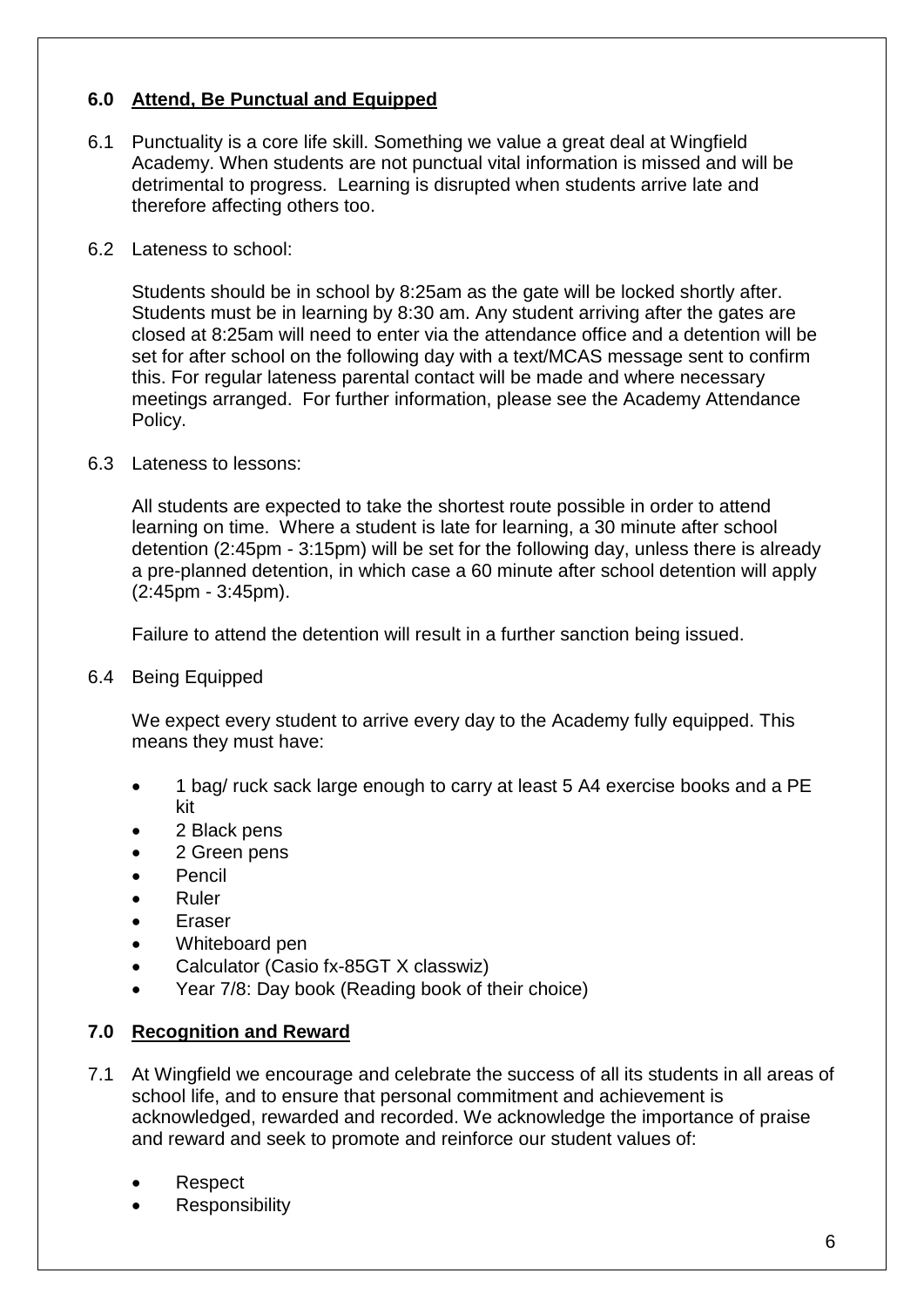- Resilience
- 7.2 We recognise that students thrive on praise, the thrill of success and the glow of recognition. Praise rewards the deserving, can inspire those who may be struggling and can inspire and motivate those who may be disenchanted. Finding ways to reward our young people is at the heart of our teaching. We will reward whenever possible:
	- Formally or informally
	- Publicly or discretely
	- **Regularly**
	- **Consistently**
- 7.3 We ensure that students of all ability levels in all Year groups across the Academy can benefit from our rewards processes and that there is consistent application of policy across departments, Year groups and from teacher to teacher.
- 7.4 Rewards in our Academy are linked to:
	- Approach to Learning
	- Attainment and progress
	- Student who demonstrate the core student values consistently
	- Good attendance (At least 95%)
- 7.5 A variety of methods of rewards exist at Wingfield Academy, these include:
	- Verbal praise
	- E-Awards
	- A variety of termly prizes (Vouchers, chocolate…)
	- Subject and Head of year certificates
	- Postcards home
	- Acknowledgement through assemblies
	- Positive phone call home
	- Formal Achievement Evening

# **8.0 Consequence System in Learning**

- 8.1 Our Consequence system is designed to give students choices and an opportunity to 'get it right'. Its principle role is to support learning by tackling and dealing with low level disruptive behaviour, i.e. behaviour that undermines the student's own learning or that of others. If unchecked this sort of behaviour disrupts lessons and undermines the authority of the teacher.
- 8.2 During lesson time where teachers feel that the flow of learning is being disrupted by an individual or group of individuals, a series of warnings will be issued, providing an opportunity for students to 'correct their actions and get it right'. Where students do not respond positively, despite these warnings, students will be removed from the lessons and a series of sanctions will follow. (Listed below)
- 8.3 Consequence system works in conjunction with our pastoral Support system, a progressive system of structured intervention led and designed by our inclusion team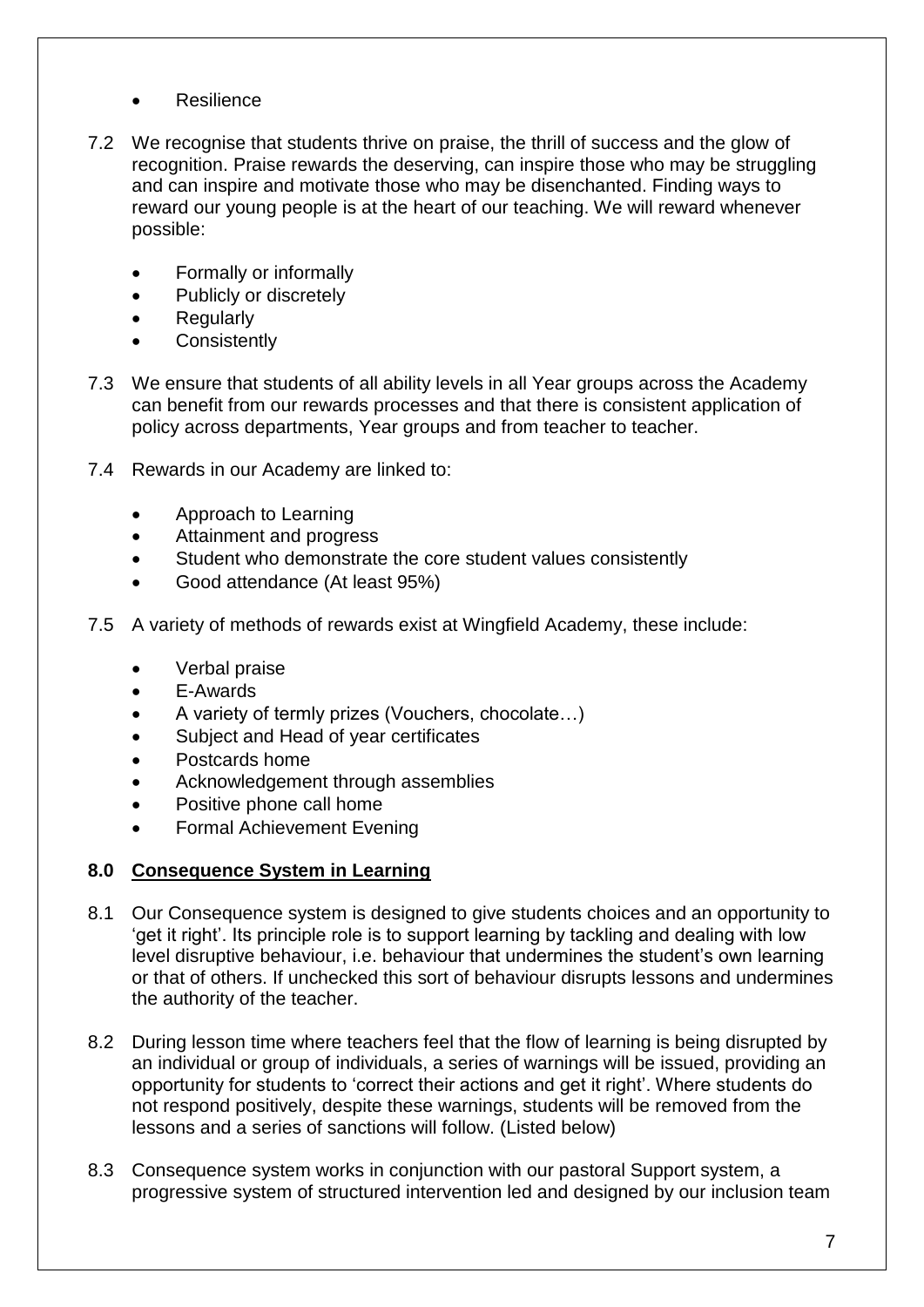to address underlying causes of poor behaviour and disengagement wherever possible.

#### 8.4 Detentions

- 8.4.1 The expectation at Wingfield Academy is that no student will disrupt the learning and progress of themselves and where this happens a detention will be used in the first instance. We expect all parents to support this sanction without question.
- 8.4.2 It is stated in the Education Act of 1997 that the Academy does not require permission from parents/carers to keep students for a detention. ''Detentions outside school hours lawful despite absence of parental consent''. However, they will be notified.
- 8.4.3 Detentions will run as 'next day detentions' for 30 minutes (Lateness, C3, C3 Other or incomplete ILT) and one hour (Two behaviour logs, failure within 30-minute detention or non-attendance to 30-minute detention). If three C3's are received in one day then a day in the consequence room will be sanctioned. Please note that if a student is absent on the day of their detention it will be completed on their return. Failure to complete a 60-minute detention will result in a full day being issued in the Consequence Room until 3:45pm the following day.
- 8.4.4 Parents/Carers must ensure they have logged on to their MCAS account where they can monitor their child's progress, attendance and behaviour. Parents/Carers will be informed of detentions via MCAS.

#### 8.5 Consequence room

- 8.5.1 The Consequence room is sanctioned for more serious incidents or for persistent low level disruption (See appendix 1). Students can spend from 1 to 5 days in isolation. The school day for students in the Consequence room starts at 9:00am and finishes at 3:45pm. Students must enter the Academy via attendance. Any student who arrives prior to 9:00am will be turned away from the Academy and will be asked to return at the appropriate time. Learning set will reflect the student's normal curriculum offer. The use of the consequence room as a sanction is a last resort before a fixed term exclusion is issued.
- 8.6 Internal exclusion
- 8.6.1 Students will serve between 2-5 days within the consequence room or at alternative setting. A readmission meeting will be held between parents, the pastoral leader and a member of the senior leadership team.

#### 8.7 Managed Moves

8.7.1 Students at the risk of exclusion can sometimes benefit from a managed move to an alternative secondary school for an allocated period of time. Managed move documentation is completed alongside a pre-visit for the student and parents/carers as stated by the Local Authority. A permanent managed move as a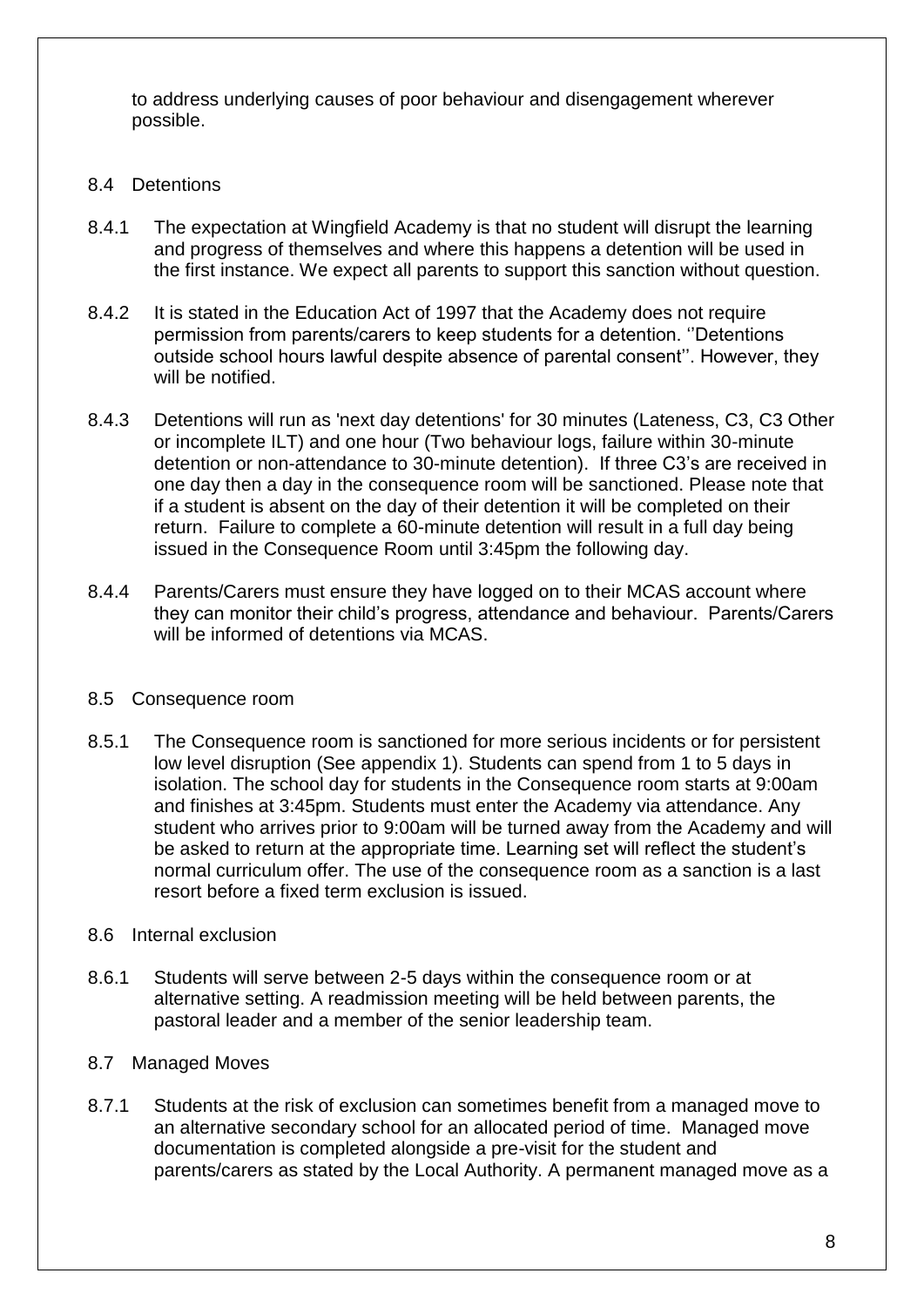preventative measure or as an alternative to permanent exclusion should involve the agreement of the family.

- 8.8 Alternative Provision
- 8.8.1 For some students, securing an alternative provision is an option. The Academy works within a local behavioural partnership. In the case of on-going difficulties, the parents will have been involved in meetings with middle and senior leaders, including the Headteacher/Deputy Headteachers/Assistant Headteacher.
- 8.9 Fixed Term Exclusions
- 8.9.1 Good discipline in schools is essential to ensure that all pupils can benefit from the opportunities provided by education. The Government supports Headteachers in using exclusion as a sanction where it is warranted'.

(DFE Exclusion from maintained schools, Academies and pupil referral units in England)

- 8.9.2 All decisions to exclude are serious and only taken as a last resort. All decisions will be lawful, reasonable and fair. The Academy pays due regard to the principle legislation, namely:
	- the 2011 Education Act
	- the School Discipline Regulations 2012
	- the Education and Inspections Act 2006
	- the Education Act 1996
	- the Education (Provision of Full-Time Education for Excluded Pupils) Regulations 2007, as amended by the Regulations 201
- 8.9.3 The following examples maybe reasons for an exclusion (the number in brackets indicates the recommended number of days exclusion):
	- Failure to comply with a reasonable request from a senior member of staff. (1)
	- Failure in the Consequence room/ internal exclusion. (1)
	- Behaviour that endangers or may endanger the student's own safety (5)
	- Behaviour that endangers or may endanger the safety of others (10 HT)
	- Violent or threatening behaviour towards a student or member of staff (10 HT)
	- Directed use of foul, derogatory /or abusive language towards a student or member of staff (10 HT)
	- Possession and /or consumption of alcohol (5)
	- Deliberate activation of the fire alarm without good intent. (5)
	- Making a false allegation against a member of staff that does not lead to a referral to outside agencies. (10 HT\*)
	- Persistent or repeat incidences of bullying (10 HT\*)
	- Serious incidence of theft (5)
- 8.9.4 When making a decision regarding an exclusion we are mindful not to discriminate against children on the basis of protected characteristics such as disability. Children with identified special educational needs and disabilities (SEND) will need more support to meet expectations, although they must not present a health and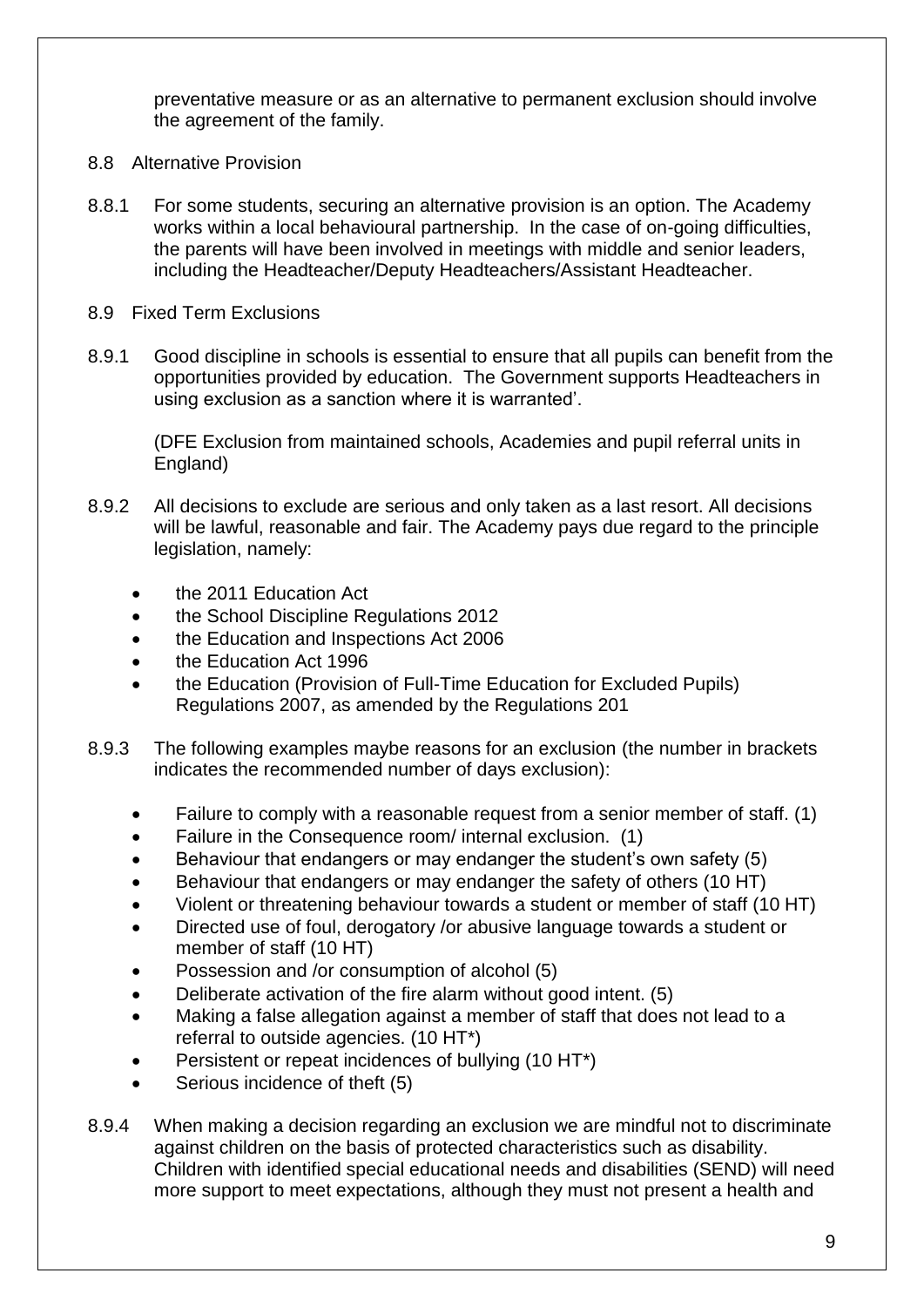safety risk to staff or students and must be within the control of the academy. The Headteacher will pay due regard to the SEND Code of Practice when excluding a child with an identified need.

8.9.5 A student may be excluded for one or more fixed-term periods (up to a maximum of 45 school days in a single academic year) or permanently. Students can be excluded for full days or parts of a day or from the premises at lunchtime if behaviour at this time is disruptive. Where the Headteacher believes an incident may warrant more than a five day exclusion, the academy has the duty to make an arrangement for education following the fifth day. Where students are excluded for the same repeat incident the number of days exclusion sanctioned will increase with severity.

#### 8.10 Roles and Responsibilities of all parties with regards exclusion

#### 8.10.1 The Headteacher

Only the Headteacher has the power to exclude a student and this is only on disciplinary grounds. When establishing facts, the Headteacher must apply the civil standard of proof: 'on the balance of probabilities' it is more likely than not that a fact is true, rather than the criminal standard of 'beyond reasonable doubt'. The Headteacher has the right to direct a child to off-site education. Parents will be informed initially by telephone. This will be followed up with a letter.

#### 8.10.2 The Parent/Carer

The parents have a duty to ensure their children are not in a public place at any time during the school day. Failure to comply with this could lead to a fixed penalty notice or prosecution. The parent may write to the Advisory Group to ask them to review a fixedterm exclusion, although the Advisory Group does not have the power to overturn such a decision if it is less than five days.

In the case of a permanent exclusion, a meeting will be arranged and the parent may arrange representation and/or bring a friend. Parents have the right to apply for a review by an independent review panel within 15 days of the notification.

#### 8.11 Reintegration

Following any fixed-term exclusion, the academy will take reasonable steps to meet with parents and students to ensure there is clarity around the reasons for the action and also to discuss the student's reintegration. This meeting will be chaired by a member of the senior leadership team. At the meeting, the strategy for reintegration and managing the student's behaviour will be discussed.

#### 8.12 The decision to permanently exclude

A decision to exclude a student permanently should only be taken:

• In response to serious or persistent breaches of the Academy's Behaviour for Learning Policy.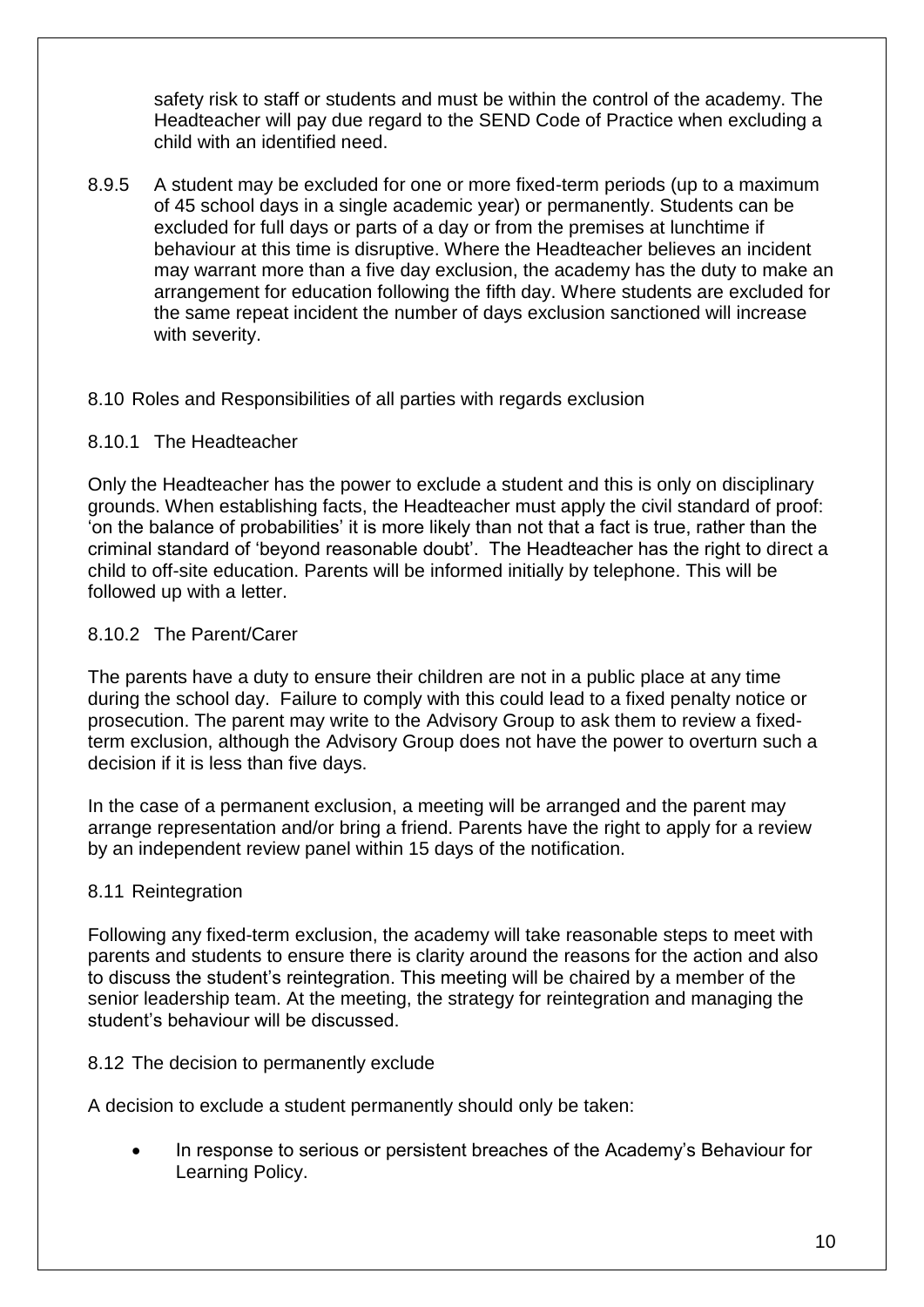• Where allowing the student to remain in the Academy would seriously harm the education or welfare of the students or others in the Academy'.

(DfE 'Exclusion from maintained schools, Academies and pupil referral units in England 2015 guidance)

The Headteacher will make the judgement, in exceptional circumstances, where it is appropriate to permanently exclude a child for a first or 'one-off' offence. These offences might include:

- Serious actual physical assault against another student or a member of staff;
- Possession of an illegal drug with or without an intent to supply:
- Carrying an offensive weapon; (See appendix 2 for guidance)
- Potentially placing members of the public in significant danger or at risk of significant harm.
- Persistent disruption and/or breaches of the Academy behaviour policy despite Academy interventions
- These instances are not exhaustive, but indicate the severity of such offences and the fact that such behaviour can affect the discipline and well-being of the Academy community.
- 8.13 Advisor Intervention
- 8.13.1 Under DfE Guidance 'Exclusion from maintained schools, Academies and pupil referral units in England', a meeting of the Local Academy Council Behaviour Committee must be convened by the Local Academy Council Behaviour Committee when:
	- A student has received over 15 days' exclusion in one term;
	- Recommendation of permanent exclusion is made by the Head Teacher for a one-off incident, or through the Consequences system.
- 8.13.2 The Behaviour Committee or in our case, the Academy Advisor committee will comprise of 3 members of the Advisory Group who can hear the case impartially. If a member has a connection with the student, or knowledge of the incident that led to the exclusion, which could affect his or her ability to act impartially, he or she should step down.
- 8.13.3 As a precautionary measure, Wingfield Academy will also convene a meeting with parents and advisors following ten days of fixed term exclusions in any one term. This will act as supportive meeting to intervene before the 15 day period.
- 8.13.4 After 45 days of exclusion in any one academic year, the Advisors recognise that the Academy is likely to have exhausted the strategies available to it to deal with the persistent disruption to the learning of others presented by these students. In addition, the Advisors recognise that the individual concerned will have lost so many days of learning it would be unlikely that the Academy could offer any other reasonable support.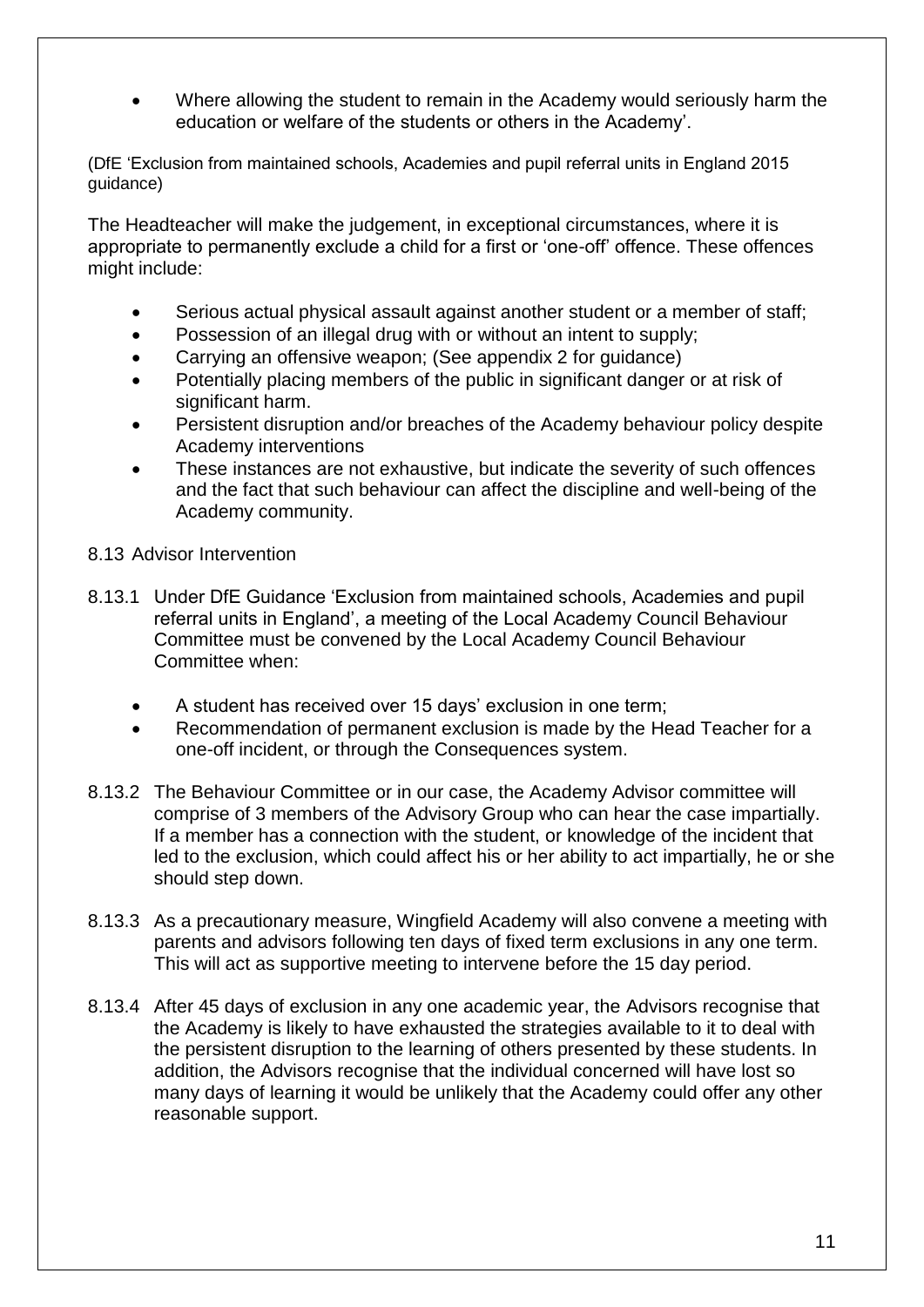#### **Appendix 1: Consequence system framework**

The following table provides a framework for the consistent application of the behaviour learning policy.

| Types of<br>consequence<br>given                               | The following table provided a hamowork for the condiciont application of the bondviour loan intg policy.<br>C1-C2<br>Warnings given in learning<br>for<br>Low level disruption                                                                                                                                                                                                                                                                                                                                                                                    | C <sub>3</sub><br><b>Removed from</b><br>learning to buddy<br>classroom<br>Students receive<br>only 2 warnings or<br>one of the following<br>incidences occur                                           | C3 Other/3 R's slip:<br>For failure to follow<br>the 3 R's whilst<br>outside of learning<br>time including on<br>their way to and from<br>the Academy                                                                                                                                                                                                                                                                                                                                                                                                       | <b>Consequence Room</b><br>(1 day)                                                                                                                                                                                                                                                                                                                                                                                                                                                                                                                                                                                                   | <b>Internal Exclusion</b><br>$(2 - 5)$ days<br><b>Consequence room:</b><br>This may involve<br>alternative<br>provision)<br>(Investigation)<br>required and<br>readmission<br>following sanction<br>served)<br>The DSL/HT to be<br>made aware of all<br>incidents of sexual<br>harassment and<br>violent behaviour<br>within the Academy                                                                                                       | <b>Exclusion</b><br>(A maximum number of days tariff is included against<br>each incident.)<br>The DSL/HT to be made aware of all incidents of<br>sexual harassment and violent behaviour within the<br>Academy                                                                                                                                                                                                                                                                                                                                                                                                                                                                                                                                                                                                                                                                                                                                                                                                                                                                                                                                                               |
|----------------------------------------------------------------|--------------------------------------------------------------------------------------------------------------------------------------------------------------------------------------------------------------------------------------------------------------------------------------------------------------------------------------------------------------------------------------------------------------------------------------------------------------------------------------------------------------------------------------------------------------------|---------------------------------------------------------------------------------------------------------------------------------------------------------------------------------------------------------|-------------------------------------------------------------------------------------------------------------------------------------------------------------------------------------------------------------------------------------------------------------------------------------------------------------------------------------------------------------------------------------------------------------------------------------------------------------------------------------------------------------------------------------------------------------|--------------------------------------------------------------------------------------------------------------------------------------------------------------------------------------------------------------------------------------------------------------------------------------------------------------------------------------------------------------------------------------------------------------------------------------------------------------------------------------------------------------------------------------------------------------------------------------------------------------------------------------|------------------------------------------------------------------------------------------------------------------------------------------------------------------------------------------------------------------------------------------------------------------------------------------------------------------------------------------------------------------------------------------------------------------------------------------------|-------------------------------------------------------------------------------------------------------------------------------------------------------------------------------------------------------------------------------------------------------------------------------------------------------------------------------------------------------------------------------------------------------------------------------------------------------------------------------------------------------------------------------------------------------------------------------------------------------------------------------------------------------------------------------------------------------------------------------------------------------------------------------------------------------------------------------------------------------------------------------------------------------------------------------------------------------------------------------------------------------------------------------------------------------------------------------------------------------------------------------------------------------------------------------|
| List<br>of<br>incidents<br>(This list is<br>not<br>exhaustive) | • Student disturbing other<br>children<br>• Student off task<br>• Talking over others including<br>the teacher<br>• Calling out without<br>permission<br>• Slow to start work or follow<br>instructions e.g signs of<br>stillness or tracking the<br>speaker<br>• Leaving seat without<br>permission<br>• Answering back<br>• Showing disrespect to others<br>including negativity<br>• Chewing gum, eating or<br>drinking.<br>• Uniform breach<br>• Mobile phone seen or heard<br>• Missing equipment (C2)<br>• Missed homework/ deadline<br>or poor quality (C2) | • Continued low<br>level disruption<br>following C1 & C2<br>• Overheard<br>swearing<br>• Any behaviour<br>that could breach<br>the health and<br>safety of others.<br>• *Disruption of live<br>learning | • Smoking by<br>association<br>• Littering<br>• Failure to clear away<br>after lunch<br>• Wearing outdoor<br>clothing or trainers<br>inside the Academy<br>building<br>• Mobile phone seen<br>or heard<br>• 'Hands on' with other<br>students<br>• Using Inappropriate<br>language in<br>conversation<br>• Running on corridors<br>• Accessing 'no go'<br>areas of the building<br>• Being loud and<br>disruptive on<br>corridors despite<br>warning<br>• Failure to attend P6<br>• Lateness to lesson<br>• Lack of consideration<br>to others whilst using | • Failure in C3<br>classroom<br>• Non-attendance to a<br>detention<br>• Walking away from a<br>member of staff when<br>being spoken to<br>• Refusing to hand over<br>items which are not<br>allowed in the<br>Academy<br>• Failure to wear<br>Academy uniform<br>which has been<br>provided (where<br>possible) for a student<br>who is in incorrect<br>uniform is regarded as<br>failure to comply with a<br>reasonable request<br>• Smoking/ vaping or in<br>possession of<br>contraband materials<br>• Altercation with another<br>student<br>• Wilful damage to<br>property<br>• Behaviour which calls<br>into question the good | • Failure to comply<br>with a request from<br>a member of middle<br>leadership or<br>pastoral leader<br>• Bullying including<br>homophobia and<br>racism<br>• Perpetrator of<br>verbal sexual<br>harassment (name<br>calling)<br>• Inappropriate<br>intentional physical<br>contact of a sexual<br>nature<br>• Inappropriate<br>contact with others<br>$\bullet$ Theft<br>• Repeat referrals to<br>the consequence<br>room $(5 \text{ in } 5)$ | <b>Fixed Term</b><br>• Failure to comply with a reasonable request from a<br>senior member of staff. (1)<br>• Failure in the Consequence room/ internal exclusion.<br>(1)<br>• Behaviour that endangers or may endanger the<br>student's own safety (5)<br>• Behaviour that endangers or may endanger the safety of<br>others (10 HT)<br>• Violent or threatening behaviour towards a student or<br>member of staff (10 HT)<br>• Threatening sexual violence towards a student or<br>member of staff (10 HT)<br>• Directed use of foul, derogatory /or abusive language<br>towards a student or member of staff (10 HT)<br>• Possession and /or consumption of alcohol (5)<br>• Deliberate activation of the fire alarm without good<br>intent. $(5)$<br>• Making a false allegation against a member of staff that<br>does not lead to a referral to outside agencies. (10 HT*)<br>• Persistent or repeat incidences of bullying (10 HT*)<br>• Serious incidence of theft (5)<br><b>Consideration of PX</b><br>• Serious actual physical assault against another student<br>or a member of staff:<br>• Possession of an illegal drug with or without an intent to<br>supply; |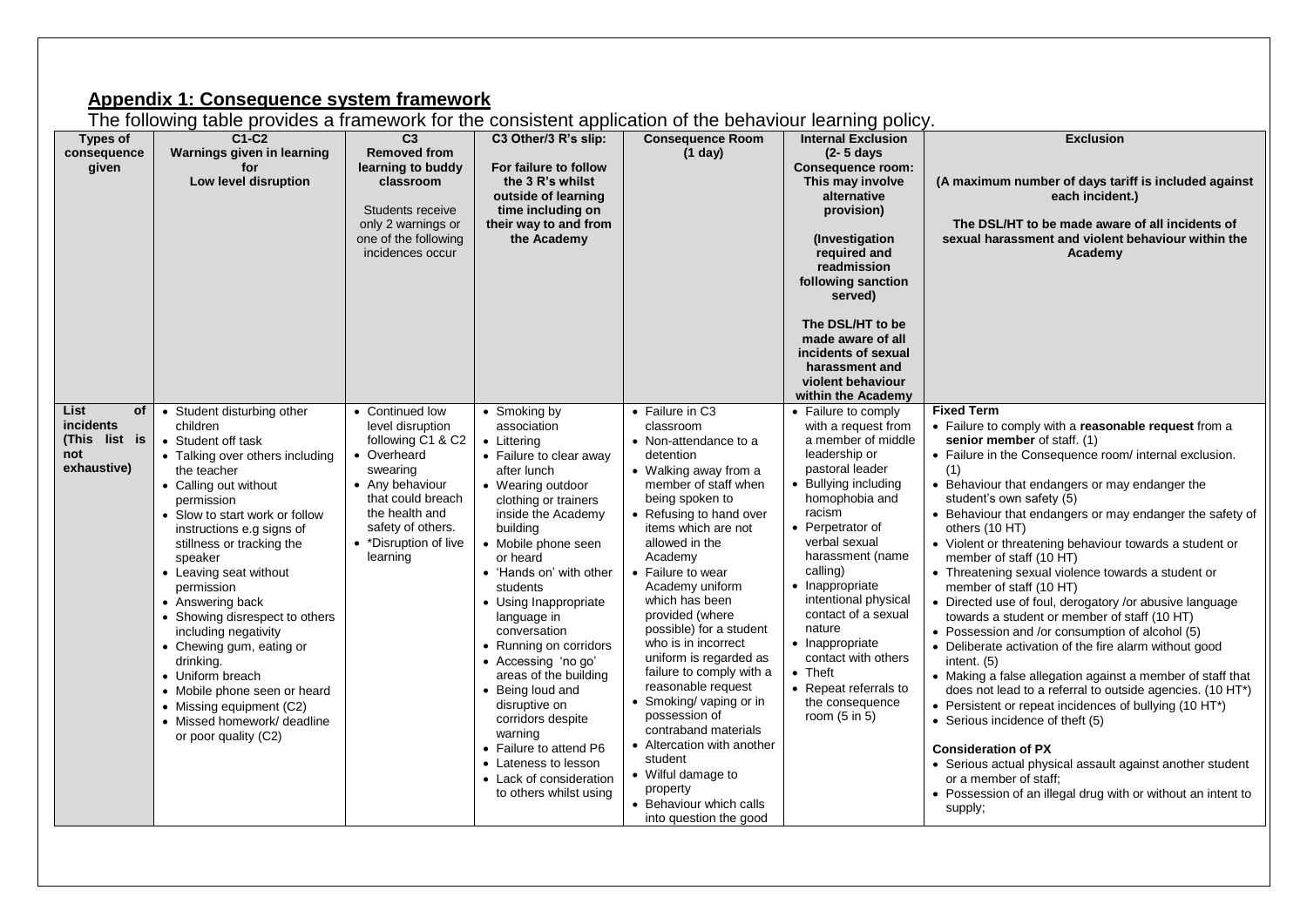|  | academy facilities<br>name of the Academy<br>including toilets<br>in or beyond school<br>time<br>• Truancy from learning | • Carrying an offensive weapon;<br>• Potentially placing members of the public in significant<br>danger or at risk of significant harm.<br>• Repeated or serious misuse of the Academy computers<br>by hacking or other activities that compromise the<br>integrity of the computer network.<br>• Persistent disruption and breaches of the Academy<br>behaviour policy despite Academy interventions<br>including Advisory Group disciplinary meeting<br>• Sexual violence against pupil/staff<br>• Sustained pattern of harmful sexual behaviour (HSB) |
|--|--------------------------------------------------------------------------------------------------------------------------|----------------------------------------------------------------------------------------------------------------------------------------------------------------------------------------------------------------------------------------------------------------------------------------------------------------------------------------------------------------------------------------------------------------------------------------------------------------------------------------------------------------------------------------------------------|
|--|--------------------------------------------------------------------------------------------------------------------------|----------------------------------------------------------------------------------------------------------------------------------------------------------------------------------------------------------------------------------------------------------------------------------------------------------------------------------------------------------------------------------------------------------------------------------------------------------------------------------------------------------------------------------------------------------|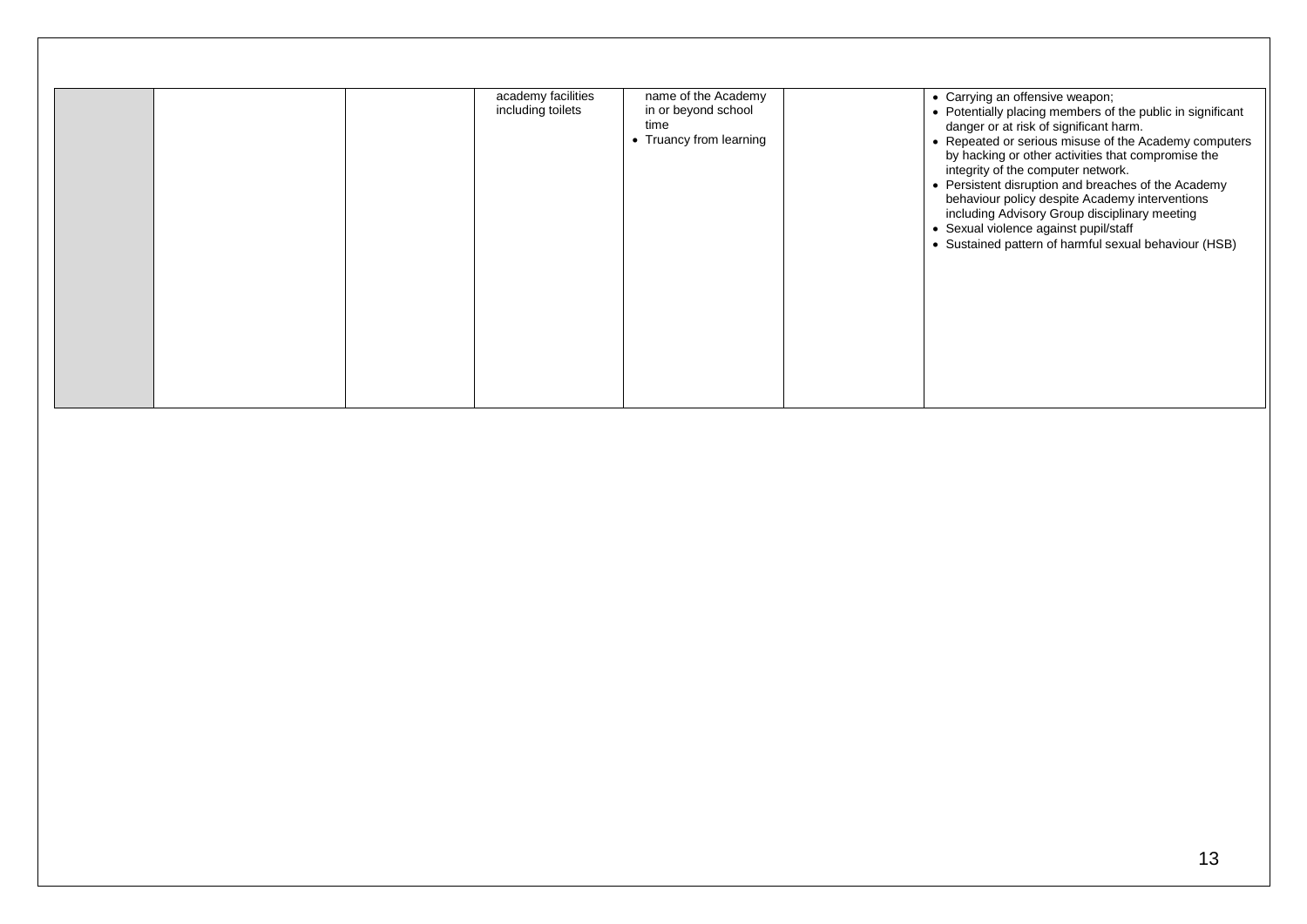# **Appendix 2: Supplementary guidance to aid the implementation of policy**

#### **The Academy's Guidance on Offensive Weapons**

The Academy has determined that, in addition to legislative guidance, any knife, irrespective of length, constitutes an offensive weapon and should not be brought into the Academy. In addition to knives; axes, BB guns, air guns, GATT guns, catapults, slings, etc., will also be deemed to be offensive weapons. Other types of offensive weapons will include lengths of pipe, bats, other blunt instruments, or items judged by the Headteacher or the Academy to be carried with the intention to inflict injury on another individual – this would include blades removed from pencil sharpeners, etc.

#### **Screening, Searching and Confiscation**

Wingfield Academy follows closely the guidance from the DFE:

Please refer to the DfE guidance 'Screening, Searching and Confiscation. Advice for Headteachers, staff and Governing Bodies'.

Where there are serious concerns that a student may have on their possession a contraband item, the Headteacher, or other designated member of staff may search a student, following the guidance below from the DfE:

*"School staff can search a pupil for any item banned under the school rules, if the pupil agrees. Head teachers and staff authorised by them have a statutory power to search pupils or their possessions, without consent, where they suspect the pupil has certain prohibited items. The items that can be searched for under this power are knives or weapons, alcohol, illegal drugs and stolen items. School staff can seize any banned or prohibited item found as a result of a search or which they consider harmful or detrimental to school discipline."* 

In addition to the practice identified in the DfE guidance, any item brought into the Academy with the intention of the item being sold or passed on to other students which, in the Headteacher's opinion will cause disruption to the Academy or be detrimental to Academy practice will be confiscated.

- Academy staff can confiscate any prohibited item found as a result of a search. They can also confiscate any item, however found, which they consider harmful or detrimental to academy discipline.
- Staff should hand the confiscated item to reception as soon as possible and complete the necessary information to identify the item, the date it was confiscated, the name of the student and the member of staff's name. Staff must not give the confiscated item to another student to hand in and must not leave the item in an unsecure area at any time.
- Any item which staff consider to be dangerous or criminal i.e. drugs must be brought to the attention of a senior member of staff immediately.
- Where the Academy finds controlled drugs, these must be delivered to the police as soon as possible but may be disposed of if the Head Teacher thinks there is a good reason to do so.
- Where the Academy finds other substances which are not believed to be controlled drugs these can be confiscated where a teacher believes them to be harmful or detrimental to good order and discipline. This would include, for example, so called 'legal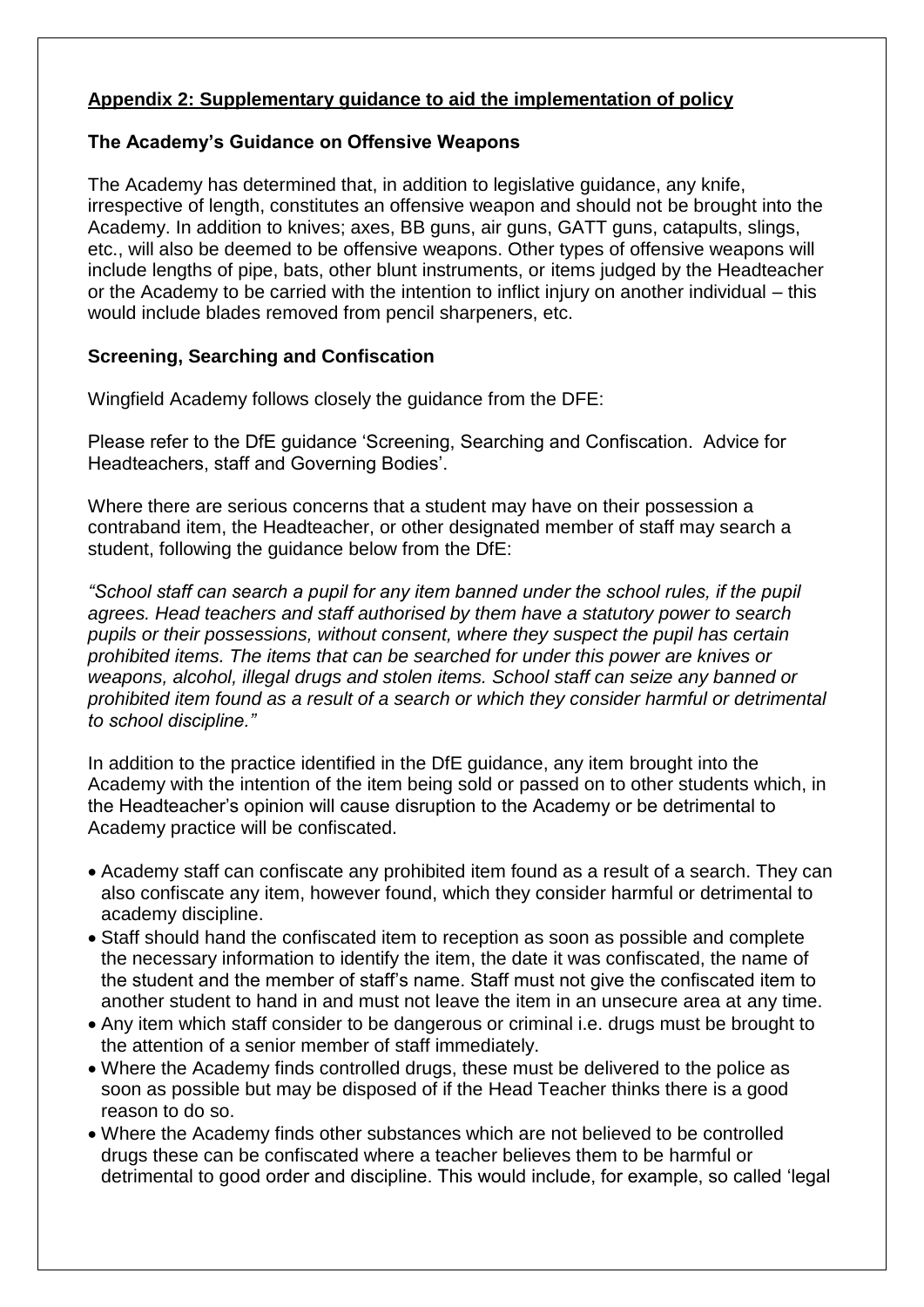highs'. Where staff suspect a substance may be controlled they should treat them as controlled drugs as outlined above.

- Where they find stolen items, these must be delivered to the police as soon as reasonably practicable – but may be returned to the owner (or may be retained or disposed of if returning them to their owner is not practicable) if the Headteacher thinks that there is a good reason to do so.
- Where alcohol has been confiscated the Academy will retain or dispose of it. This means that the Academy can dispose of alcohol as they think appropriate (or return it to a parent/carer but this should not include returning it to the student).
- Where a member of staff finds tobacco, cigarette papers, lighters, matches they will be disposed of. These will not be returned to the student.
- Staff will also confiscate the following items if they are seen or heard anywhere on the Academy site:
- Mobile phones, MP3s, headphones, personal game players/cameras, hats/bandanas (except a plain woolly hat in very cold weather), non-regulation jewellery e.g. body, nose and tongue studs (including retainers).
- Mobile phones will be confiscated for the day, unless this has been directed by staff) and maybe collected by students from the Academy reception at 14:45pm on the same day.
- All other items including MP3 players, earphones or any other items listed above will be confiscated until Friday of that week.
- If, at the end of the year, the item has not been reclaimed then the Academy reserves the right to destroy the item.

The Academy is not responsible if any of the above items are lost or stolen whilst in the possession of students.

#### **Peer on peer sexual harassment and violence**

School will respond to all concerns and reports of child on child sexual harassment, including those which have happened outside of school and / or on-line. Victims of sexual harassment or violence will be supported via the Academy and their accounts will be taken seriously. When necessary multi-agency support will be sought and all incidents will be managed on a case-by-case basis with the DSL taking a leading role using their professional judgement, supported by other agencies such as children's social care and police as required.

# **CCTV**

Wingfield Academy may use CCTV for the purpose of maintaining discipline and managing behaviour and safety.

#### **Use of Reasonable Force**

Please refer to the DfE guidance 'Use of reasonable force. Advice for Headteachers, Staff and Governing Bodies'.

All members of Academy staff have a legal power to use reasonable force. This power applies to any member of staff at the Academy. It can also apply to people whom the Headteacher has temporarily put in charge of students such as unpaid volunteers, cover staff or parents/carers accompanying students on an Academy organised visit.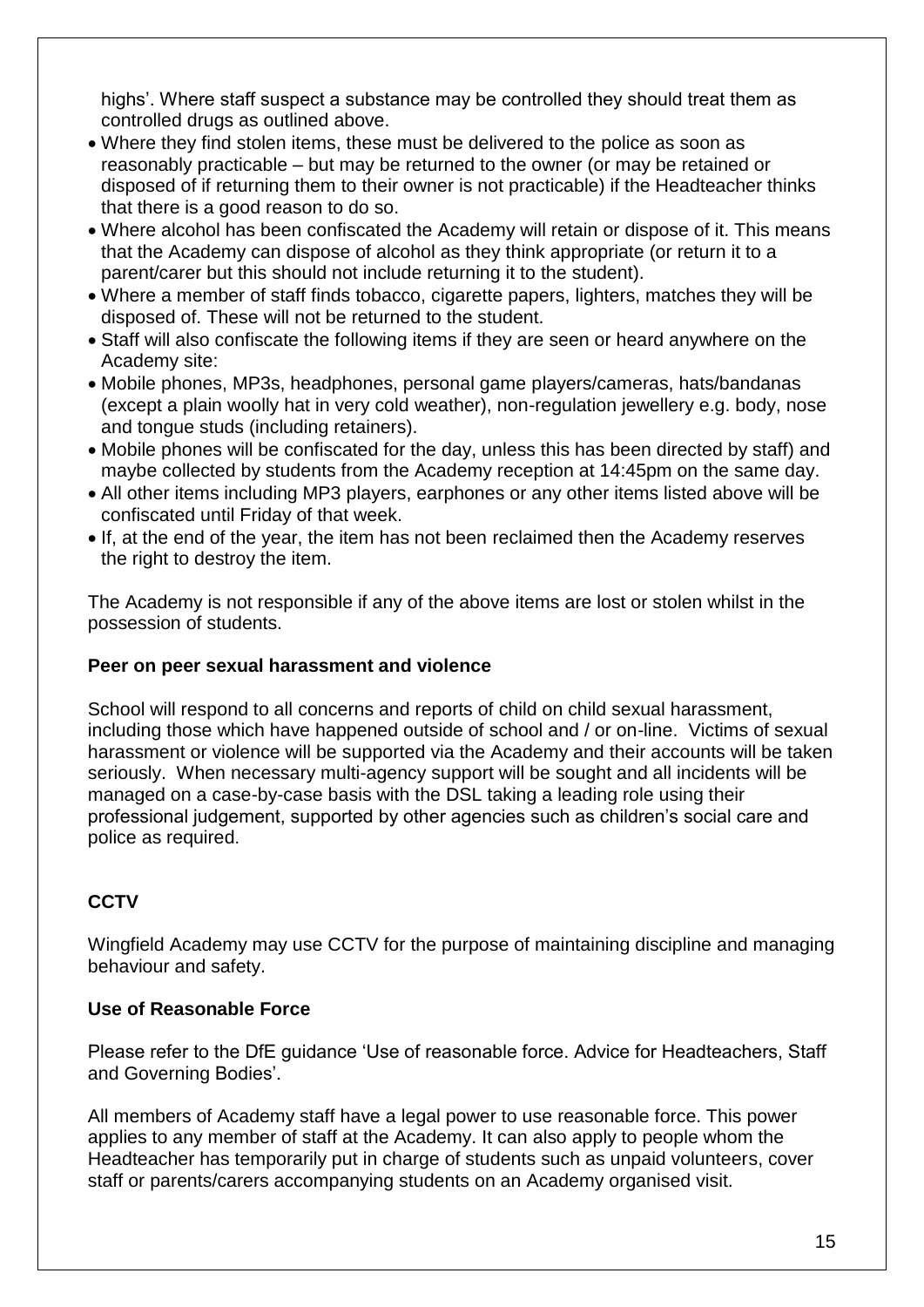#### **Malicious or unfounded allegations against staff**

Wingfield Academy will investigate all allegations about staff misconduct and allegations that staff actions have comprised the safeguarding of students (see Safeguarding policy). If these allegations are proven to be unfounded or malicious, then the Academy will take disciplinary action against those students involved in making the allegation. This may include fixed term, or permanent exclusion, in recognition that this is a serious misdemeanour that could have grave, career threatening consequences for the staff involved and for the reputation of the Academy.

# **Appendix 3**

# **Amendments due to COVID-19**

In light of the most recent Gov.uk guidance the Academy's Behaviour for Learning policy will have the following amendments to support student behaviour and conduct:

- Students must adhere to the entry/exit points and the movement around the Academy building as set out by the Academy
- When a serious behaviour incident occurs, for example a physical altercation involving a student, the Academy may choose to deploy trained staff to carry out 'Team Teach' and therefore social distancing will not be in place.
- Items that are not permitted in the Academy will be confiscated and stored with the use of plastic, sealed bags

#### **'Live' Lessons**

In the event of 'live' lessons being delivered the following will be in place:

- Disruption to live lesson learning will not be tolerated. This could take the form of:
	- o Inappropriate noises/comments being made
	- o Inappropriate comments placed in the 'chat' option.

Refusal to engage in learning i.e. refusing to answer questions/complete learning activities If this occurs the staff member will remove the student from the live lesson. The student will receive a behaviour log and this will be followed up by their Pastoral Leader who will contact parents/carers. If a student receives 3 or more incidents in a week they will be removed from live lessons for a period of 1 week. Further incidents following this could result in live lessons removed permanently. Where a student is removed for a period of 1 week or more they will need to access the following on line lessons:

• Where there are incidents of students gaining access to lessons they are not timetabled in or are sharing/passing their log in details to others they will be immediately removed from live lessons and will receive a suspension of 1 week (following an investigation, where evidence is collected). The student will receive a C3 behaviour log and this will be followed up by their Pastoral Leader who will contact parents/carers. Further incidents following this could result in live lessons being removed permanently. Where a student is removed for a period of 1 week or more they will need to access the following on line lessons: <https://www.thenational.academy/>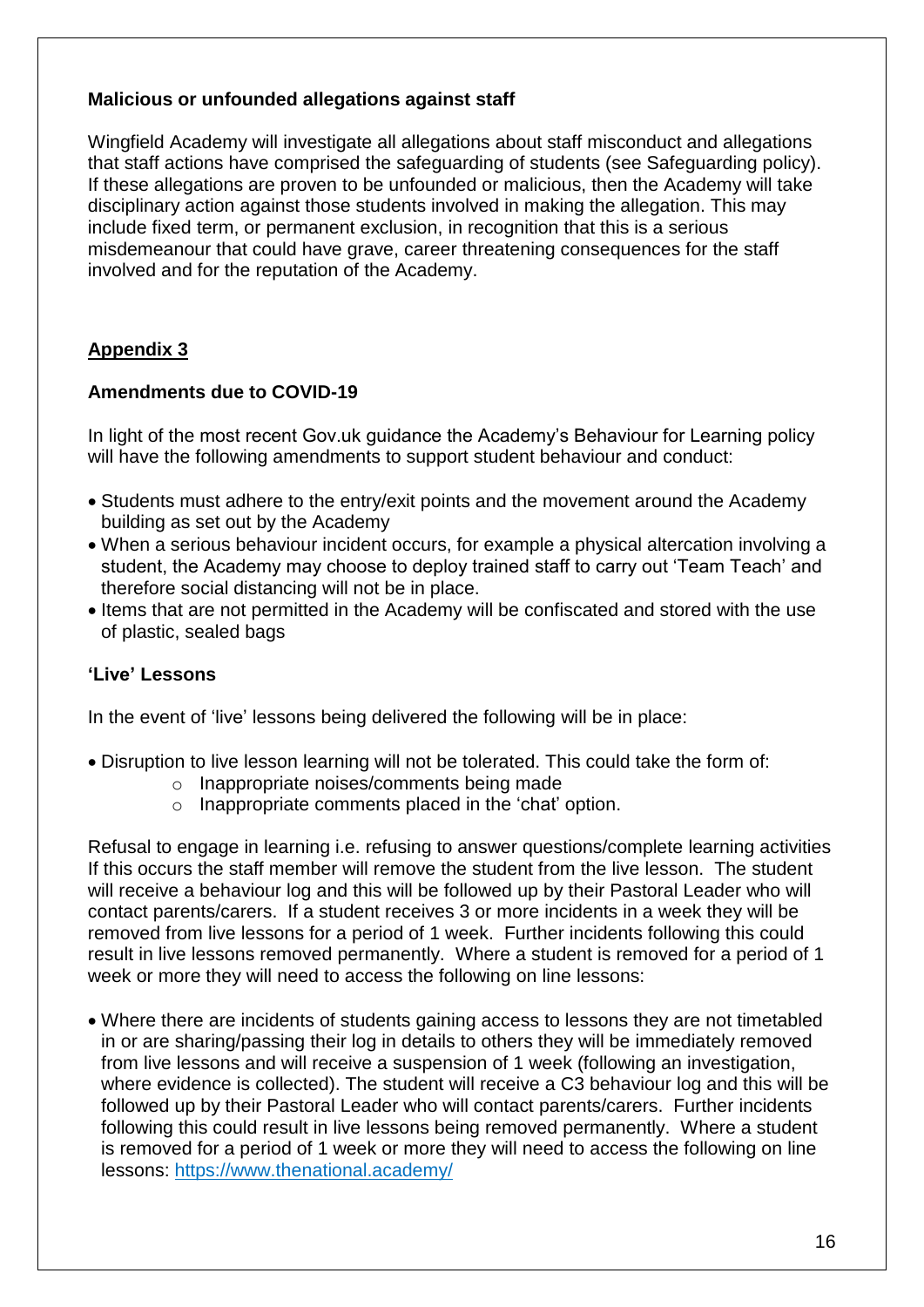• Following live lessons there is an expectation that students return work to their class teacher to ensure appropriate feedback can be provided. Where work has not been returned, following a reminder from their teacher a behaviour log will be recorded. In the first instance, teachers will make contact with parents (if / where appropriate) to raise awareness of non-completion. 3 or more logs for non-completion of learning will result in a Pastoral Leader phone call to parents.

The above are only some examples and are not exhaustive.

# **Appendix 4: Department for Education (DFE) References**

Please note that the Wingfield Academy Behaviour Policy has been developed using information from the following DfE documents:

1. Exclusion from maintained schools, Academies and pupil referral units in England; https://assets.publishing.service.gov.uk/government/uploads/system/uploads/attachment\_ data/file/921405/20170831 Exclusion Stat quidance Web version.pdf

2. Behaviour and Discipline in school:

https://assets.publishing.service.gov.uk/government/uploads/system/uploads/attachment\_ data/file/488034/Behaviour\_and\_Discipline\_in\_Schools\_-A quide for headteachers and School Staff.pdf

3. Preventing and Tackling Bullying. Advice for Headteachers, staff and governing bodies;

https://assets.publishing.service.gov.uk/government/uploads/system/uploads/attachment\_ data/file/623895/Preventing\_and\_tackling\_bullying\_advice.pdf

4. DfE and ACPO Drug Advice for Schools;

https://assets.publishing.service.gov.uk/government/uploads/system/uploads/attachment\_ data/file/270169/drug\_advice\_for\_schools.pdf

5. Use of Reasonable Force;

https://assets.publishing.service.gov.uk/government/uploads/system/uploads/attachment\_ data/file/444051/Use\_of\_reasonable\_force\_advice\_Reviewed\_July\_2015.pdf

6. Screening, Searching and Confiscation;

https://assets.publishing.service.gov.uk/government/uploads/system/uploads/attachment\_ data/file/444051/Use of reasonable force advice Reviewed July 2015.pdf

7. Ensuring Good Behaviour in Schools; https://www.afpe.org.uk/physicaleducation/wp-content/uploads/Ensuring\_Good\_Behaviour\_in\_Schools.pdf

8. DfE dealing with allegations of abuse against teachers and other staff: [https://www.keepingchildrensafeineducation.co.uk/part\\_four\\_alleg.html](https://www.keepingchildrensafeineducation.co.uk/part_four_alleg.html)

All documents should be read in conjunction with this policy. Wingfield Academy reserves the right to apply the above DfE guidance and any future changes to statutory regulations in full.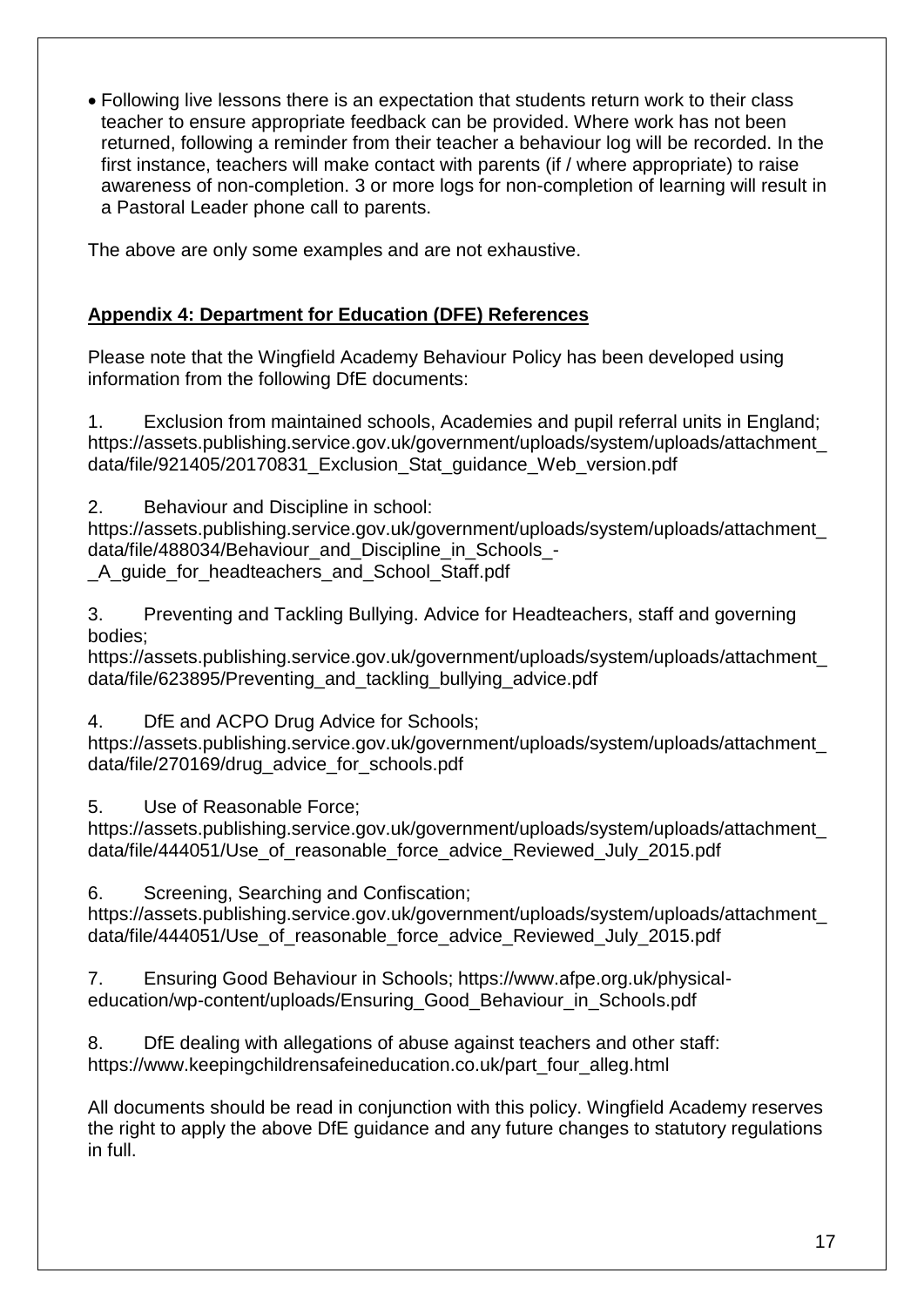# **Appendix 5: Academy Contract of Expectations**

|                  | Academy will:                                                                                                                                                                                                                                                                                                                                                                                                                                                                                    | Parents will:                                                                                                                                                                                                                                                                                                                                                                                                                                                                                                                                                                | Students will:                                                                                                                                                                                                                                                                                                                                                                                   |
|------------------|--------------------------------------------------------------------------------------------------------------------------------------------------------------------------------------------------------------------------------------------------------------------------------------------------------------------------------------------------------------------------------------------------------------------------------------------------------------------------------------------------|------------------------------------------------------------------------------------------------------------------------------------------------------------------------------------------------------------------------------------------------------------------------------------------------------------------------------------------------------------------------------------------------------------------------------------------------------------------------------------------------------------------------------------------------------------------------------|--------------------------------------------------------------------------------------------------------------------------------------------------------------------------------------------------------------------------------------------------------------------------------------------------------------------------------------------------------------------------------------------------|
| Respectful       | • Treat everyone with respect<br>• Recognise and reward students who are<br>respectful<br>• Implement the Academy's behaviour for<br>learning policy with fairness and consistency<br>• Respond to every student by name<br>• Be polite and well mannered, using good<br>morning/good afternoon<br>• Make sure we listen to parents' concerns<br>and do our best to support<br>• Make sure that all staff, students and<br>parents know what is expected of them                                 | • Support and reinforce the expectations<br>identified in the 'students will sections'.<br>• Support the Academy's implementation of<br>the consequence and rewards system as<br>laid out in the behaviour for learning policy<br>• Give praise at home for good behaviour<br>and attitude at school<br>• Encourage the use of good manners<br>• Engage with Academy staff in an<br>appropriate manner                                                                                                                                                                       | • Be polite and well mannered<br>• Be Kind and considerate<br>• Listen to others without interruption<br>• Respond quickly and positively<br>• Keep yourself and other safe                                                                                                                                                                                                                      |
| Responsible      | • Recognise and reward students who are<br>responsible<br>• Check your child's uniform and equipment<br>daily<br>• Contact parents of students who regularly<br>arrive late to the Academy<br>• Keep parents informed about home learning<br>(ILT)<br>• Provide suitable materials for independent<br>learning activities<br>• Set appropriate sanctions for the non-<br>completion of ILT<br>• Embed a culture of taking responsibility for<br>one's own actions<br>• Challenge poor attendance | • Make sure my child wears the correct<br>uniform everyday<br>• Make sure my child comes to school with<br>the necessary equipment and books<br>• Make every effort to make sure that my<br>child will attend the Academy every day<br>and on time<br>• Inform the Academy as soon as possible<br>about any absence and the reason for it<br>• Avoid taking my children on holiday during<br>term time<br>• Attend parents evening<br>• Encourage my child to complete all<br>Independent Learning Tasks<br>• Encourage my child to take responsibility<br>for their actions | • Look smart complying with full uniform<br>expectations (see Academy uniform<br>policy)<br>• Attend every day; be punctual and<br>prepared for learning: Academy bag,<br>equipment.<br>• Accept responsibility for the choices<br>they make<br>• Be Independent, conscientious<br>learners; recording ILT (Independent<br>Learning Task)<br>• Take pride in their work and their<br>environment |
| <b>Resilient</b> | • Provide an enriched curriculum which<br>challenges and motivates students<br>• Ensure that each student has the<br>opportunities, support and guidance to<br>achieve his/her full potential<br>• Use regular assessment to track student<br>progress and share this with parents on a<br>regular basis                                                                                                                                                                                         | • Encourage my child to participate in any<br>extra-curricular opportunities offered by<br>the Academy<br>• Encourage my child to work hard and<br>support them with their learning and<br>progress<br>• Promote the importance of education as a<br>foundation for future success                                                                                                                                                                                                                                                                                           | • Approach learning with a positive 'can<br>do' attitude<br>• Persevere when learning is<br>challenging<br>• Absorb yourself in learning<br>• Accept that failure is necessary for<br><b>SUCCESS</b><br>• Work hard                                                                                                                                                                              |